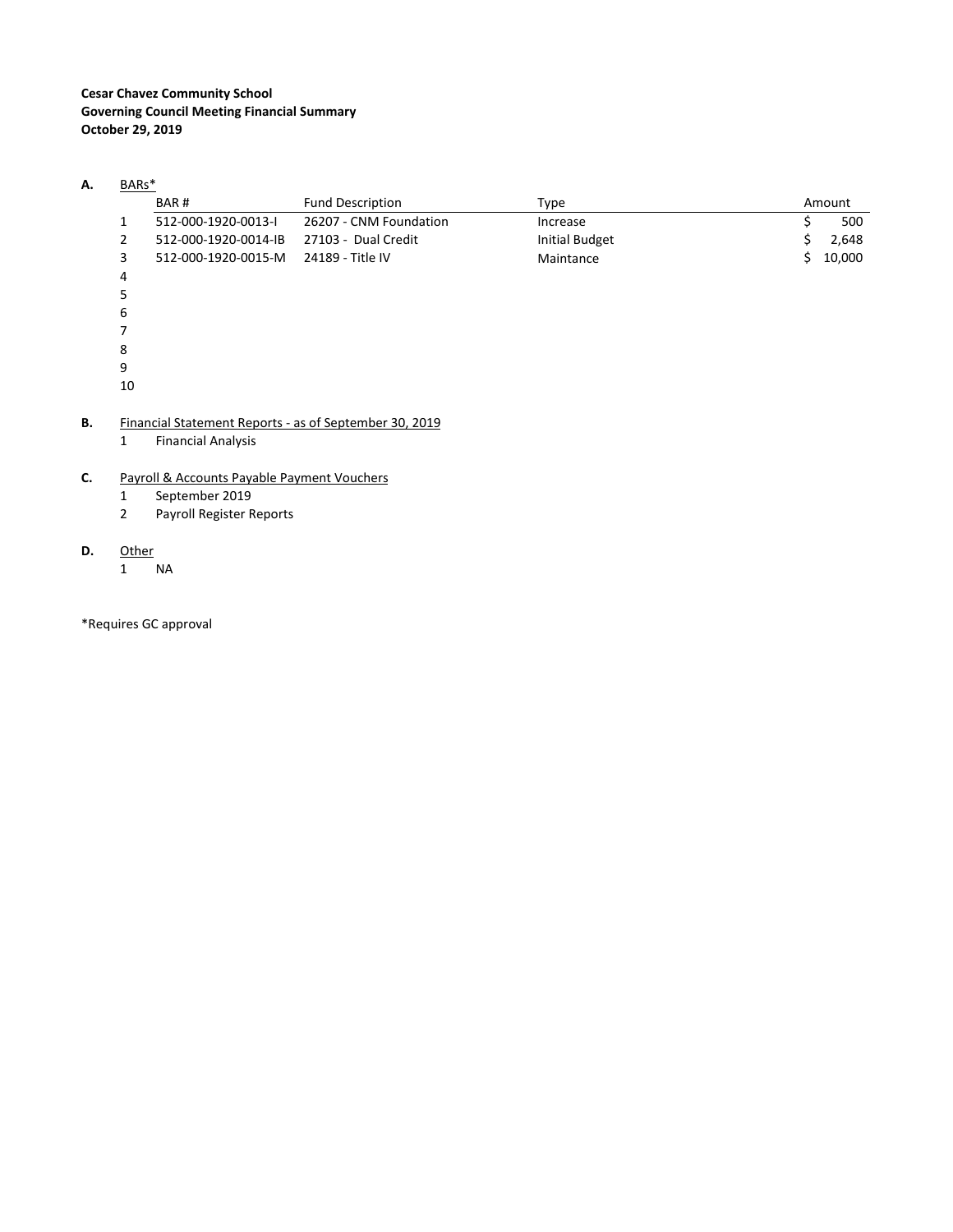**Must submit backup for all BARs, except transfers of funds for SEG or direct grants**

#### **STATE OF NEW MEXICO**

#### **PUBLIC EDUCATION DEPARTMENT**

**Doc. ID:** 512-000-1920-0013-I **Fund Type:** Direct Grant

**Adjustment Type:** Increase

# **300 Don Gaspar Santa Fe, NM 87501-2786 Budget Adjustment Request**

#### 2019-2020 **Fiscal Year: Adjustment Changes Intent/Scope of Program Yes or No?:** No **Total Approved Budget (Flowthrough):**

**Entity Name:** Cesar Chavez Community School **Contact:** Amber Hillis, Business Manager **Phone:** 970-426-1747 **Email:** amber@k12accounting.com

#### **FLOWTHROUGH ONLY**

**Budget Period:** Jul 1 2019 12:00AM **To:** Jun 30 2020 12:00AM **A. Approved Carryover:** 

**B. Total Current Year Allocation:**

**D. Total Funding Available:**

Revenue 26207.0000.41922 \$500

| Fund                                    | <b>Function</b>  | Object                                     | Program                                       | <b>Job Class</b>            | <b>Present Budget</b> | Adj Amt Exp | Adj Budget | ADD'L FTE |
|-----------------------------------------|------------------|--------------------------------------------|-----------------------------------------------|-----------------------------|-----------------------|-------------|------------|-----------|
| 26207<br><b>CNM</b><br>Foundatio<br>In. | 1000 Instruction | 56118 General<br>Supplies and<br>Materials | 1010 Regular<br>Education (K-<br>12) Programs | 0000 No Job<br><b>Class</b> | \$382                 | \$500       | \$882      |           |
|                                         |                  |                                            |                                               |                             | Sub Total             | \$500       |            |           |
|                                         |                  |                                            |                                               |                             | Indirect Cost         |             |            |           |
|                                         |                  |                                            |                                               |                             | <b>DOC. TOTAL</b>     | \$500       |            |           |

#### **Justification:**

r

CNM Fall 2019 allocation per email received from Amanda Marinez, Outreach Manager.

Compliance with Sections 10-15-1 and 22-8-12, NMSA, 1978 Compilation:

A. The requested budget/changes were authorized at a scheduled Board of Education or Governance Council meeting open to the public on:

B. Justification for the transfer: Explanation such as "underbudgeted", "insufficient budget", or "needed to close out Project" ARE NOT ACCEPTABLE. Attach additional sheets if necessary.

ALL TRANSFER BARS MUST NET OUT TO ZERO ON THE DOC. TOTAL LINE.

| Approvals by Digital Signature |                         |                        |  |  |  |  |  |  |  |
|--------------------------------|-------------------------|------------------------|--|--|--|--|--|--|--|
| Name                           | Role                    | Date                   |  |  |  |  |  |  |  |
| Amber Hillis                   | <b>Business Manager</b> | 10/21/2019 12:32:25 PM |  |  |  |  |  |  |  |
|                                |                         |                        |  |  |  |  |  |  |  |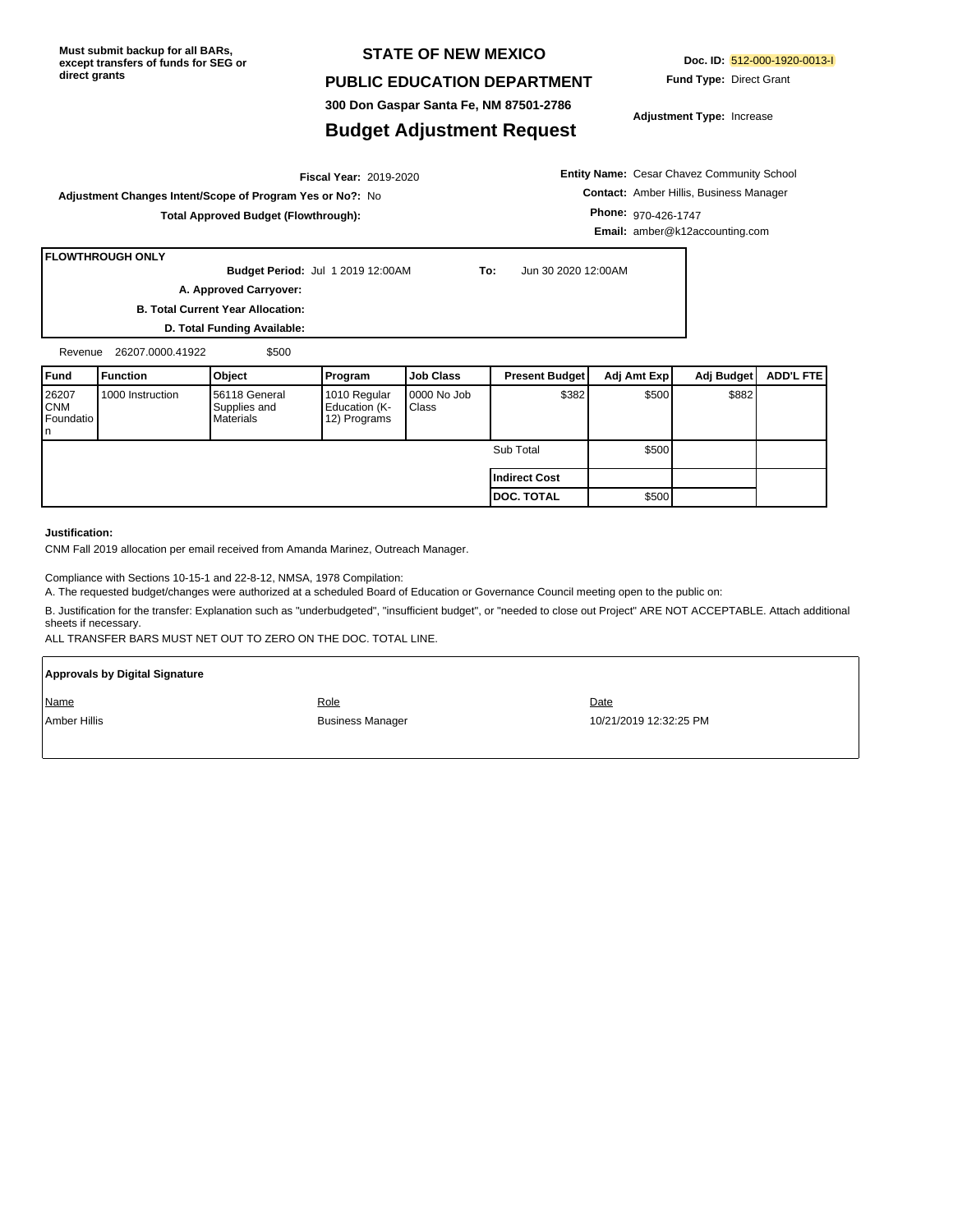**Must submit backup for all BARs, except transfers of funds for SEG or direct grants**

#### **STATE OF NEW MEXICO**

#### **PUBLIC EDUCATION DEPARTMENT**

**300 Don Gaspar Santa Fe, NM 87501-2786**

#### **Budget Adjustment Request**

**Doc. ID:** 512-000-1920-0014-IB **Fund Type:** Flowthrough

**Adjustment Type:** Initial Budget

**Entity Name:** Cesar Chavez Community School **Contact:** Amber Hillis, Business Manager **Phone:** 970-426-1747 **Email:** amber@k12accounting.com

٦

Sub Total \$2,648

**DOC. TOTAL** \$2,648

**Indirect Cost**

**Adjustment Changes Intent/Scope of Program Yes or No?:** No **Total Approved Budget (Flowthrough):**

|                                                                  | l FLOWTHROUGH ONLY     |                                  |                                                 |                      |     |                       |             |            |                  |
|------------------------------------------------------------------|------------------------|----------------------------------|-------------------------------------------------|----------------------|-----|-----------------------|-------------|------------|------------------|
|                                                                  |                        | <b>Budget Period: 07/01/2019</b> |                                                 |                      | To: | 06/30/2020            |             |            |                  |
|                                                                  | A. Approved Carryover: |                                  |                                                 |                      |     |                       |             |            |                  |
| <b>B. Total Current Year Allocation: 2,648</b>                   |                        |                                  |                                                 |                      |     |                       |             |            |                  |
| D. Total Funding Available: 2,648                                |                        |                                  |                                                 |                      |     |                       |             |            |                  |
| Revenue                                                          | 27103.0000.43202       | \$2.648                          |                                                 |                      |     |                       |             |            |                  |
| l Fund                                                           | <b>Function</b>        | Object                           | Program                                         | <b>Job Class</b>     |     | <b>Present Budget</b> | Adj Amt Exp | Adj Budget | <b>ADD'L FTE</b> |
| 27103<br>2009 Dual<br>Credit<br>Instructio<br>Inal<br>Materials/ | 1000 Instruction       | 56112 Other<br><b>Textbooks</b>  | 3000<br>Vocational and<br>Technical<br>Programs | 0000 No Job<br>Class |     |                       | \$2,648     | \$2,648    |                  |

2019-2020 **Fiscal Year:**

**Justification:**

HB2

DCIM allocation for FY20 per letter dated 9/30/2019.

Compliance with Sections 10-15-1 and 22-8-12, NMSA, 1978 Compilation:

A. The requested budget/changes were authorized at a scheduled Board of Education or Governance Council meeting open to the public on:

B. Justification for the transfer: Explanation such as "underbudgeted", "insufficient budget", or "needed to close out Project" ARE NOT ACCEPTABLE. Attach additional sheets if necessary.

ALL TRANSFER BARS MUST NET OUT TO ZERO ON THE DOC. TOTAL LINE.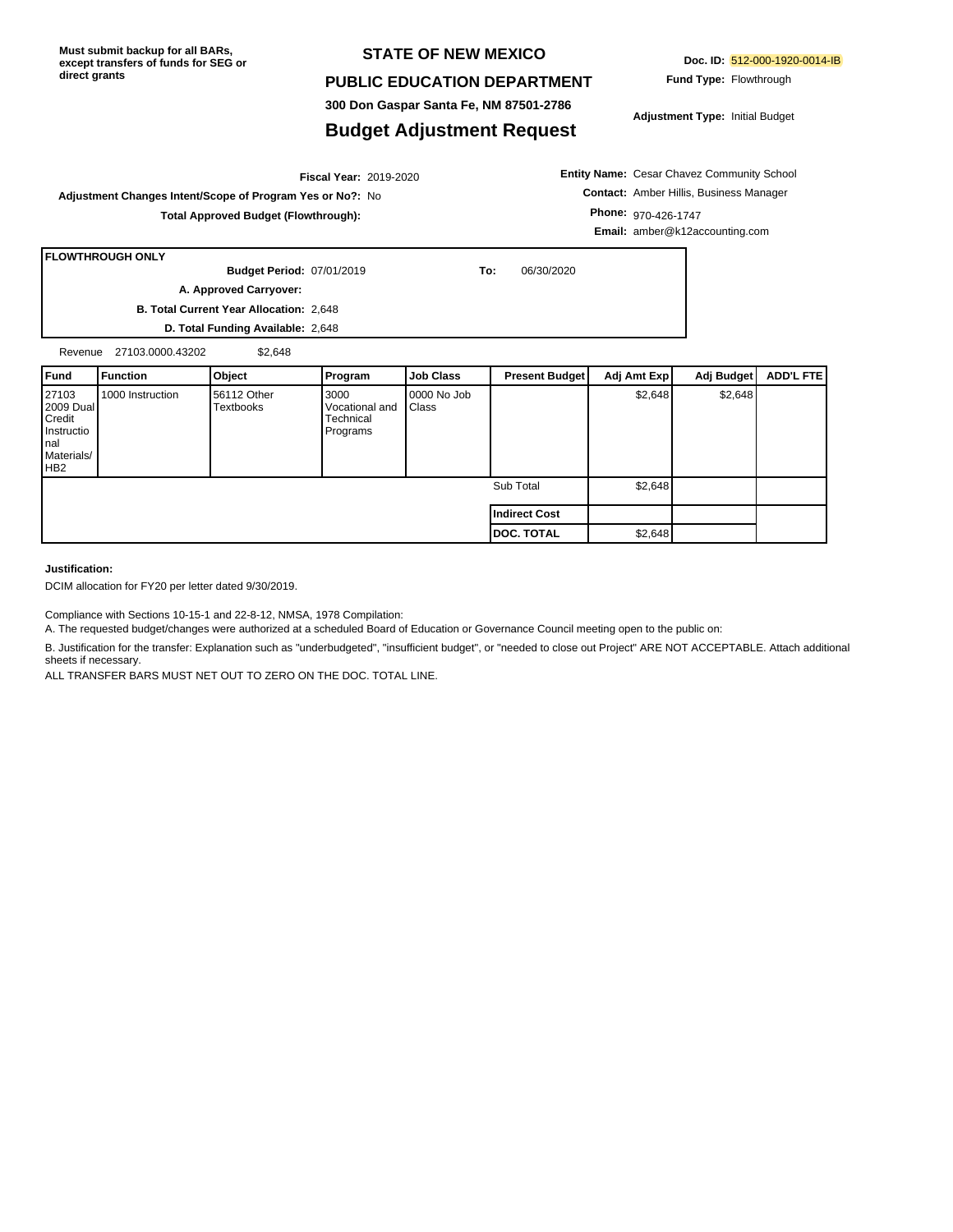**Must submit backup for all BARs, except transfers of funds for SEG or direct grants**

#### **STATE OF NEW MEXICO**

#### **PUBLIC EDUCATION DEPARTMENT**

**300 Don Gaspar Santa Fe, NM 87501-2786**

### **Budget Adjustment Request**

**Doc. ID:** 512-000-1920-0015-M

**Fund Type:** Flowthrough

**Adjustment Type:** Maintenance

2019-2020 **Fiscal Year: Adjustment Changes Intent/Scope of Program Yes or No?:** No **Total Approved Budget (Flowthrough):**

**Entity Name:** Cesar Chavez Community School **Contact:** Amber Hillis, Business Manager **Phone:** 970-426-1747 **Email:** amber@k12accounting.com

**FLOWTHROUGH ONLY**

..

07/01/2019 **To:** 06/30/2020 **Budget Period:**

**A. Approved Carryover:** 

**B. Total Current Year Allocation:**

**D. Total Funding Available:**

| <b>Fund</b>                                                            | <b>Function</b>                   | Object                                      | Program            | <b>Job Class</b>                               | <b>Present Budget</b> | Adj Amt Exp | Adj Budget | <b>ADD'L FTE</b> |
|------------------------------------------------------------------------|-----------------------------------|---------------------------------------------|--------------------|------------------------------------------------|-----------------------|-------------|------------|------------------|
| 24189<br><b>Student</b><br>Supp<br>Academic<br>Achievme<br>nt Title IV | 2100 Support<br>Services-Students | 55915 Other Contract<br><b>Services</b>     | 0000 No<br>Program | 0000 No Job<br>Class                           | \$10,000              | (\$10,000)  |            |                  |
| 24189<br>Student<br>Supp<br>Academic<br>Achievme<br>nt Title IV        | 2100 Support<br>Services-Students | 51100 Salaries<br>Expense                   | 0000 No<br>Program | 1214 Guidance<br>Counselors/Soc<br>ial Workers |                       | \$7,388     | \$7,388    | 0.11             |
| 24189<br><b>Student</b><br>Supp<br>Academic<br>Achievme<br>nt Title IV | 2100 Support<br>Services-Students | 52111 Educational<br>Retirement             | 0000 No<br>Program | 0000 No Job<br>Class                           |                       | \$1,046     | \$1,046    |                  |
| 24189<br>Student<br>Supp<br>Academic<br>Achievme<br>nt Title IV        | 2100 Support<br>Services-Students | 52112 ERA - Retiree<br>Health               | 0000 No<br>Program | 0000 No Job<br>Class                           |                       | \$148       | \$148      |                  |
| 24189<br>Student<br>Supp<br>Academic<br>Achievme<br>nt Title IV        | 2100 Support<br>Services-Students | 52210 FICA<br>Payments                      | 0000 No<br>Program | 0000 No Job<br>Class                           |                       | \$436       | \$436      |                  |
| 24189<br>Student<br>Supp<br>Academic<br>Achievme<br>nt Title IV        | 2100 Support<br>Services-Students | 52220 Medicare<br>Payments                  | 0000 No<br>Program | 0000 No Job<br>Class                           |                       | \$102       | \$102      |                  |
| 24189<br>Student<br>Supp<br>Academic<br>Achievme<br>nt Title IV        | 2100 Support<br>Services-Students | 52311 Health and<br><b>Medical Premiums</b> | 0000 No<br>Program | 0000 No Job<br>Class                           |                       | \$798       | \$798      |                  |
| 24189<br><b>Student</b><br>Supp<br>Academic<br>Achievme<br>nt Title IV | 2100 Support<br>Services-Students | 52312 Life                                  | 0000 No<br>Program | 0000 No Job<br>Class                           |                       | \$5         | \$5        |                  |
| 24189<br>Student<br>Supp<br>Academic<br>Achievme<br>nt Title IV        | 2100 Support<br>Services-Students | 52313 Dental                                | 0000 No<br>Program | 0000 No Job<br>Class                           |                       | \$21        | \$21       |                  |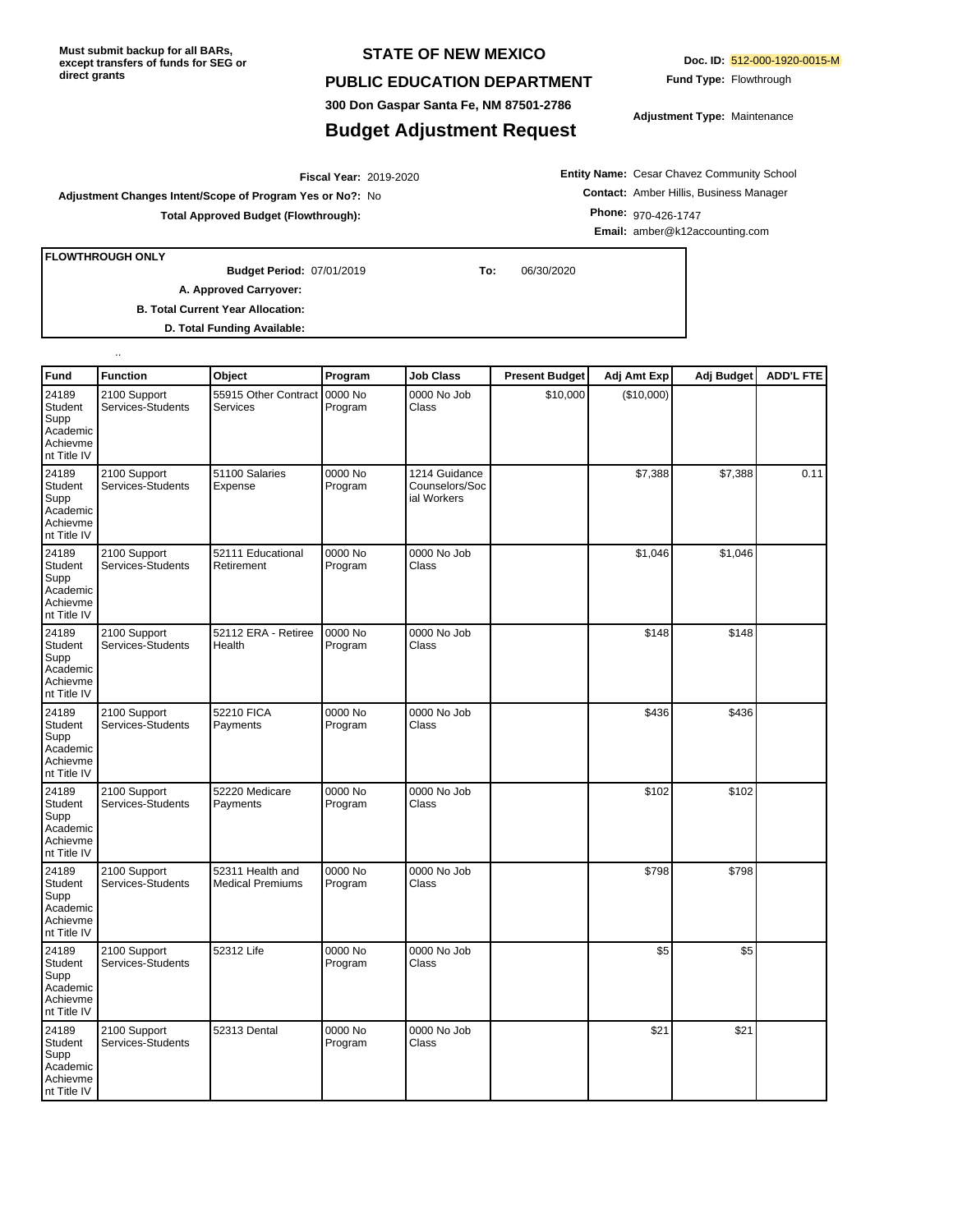| 24189<br>Student<br>Supp<br>Academic<br>Achievme<br>nt Title IV | 2100 Support<br>Services-Students | 52314 Vision                             | 0000 No<br>Program | 0000 No Job<br><b>Class</b> |                      | s <sub>9</sub> | \$9  |  |
|-----------------------------------------------------------------|-----------------------------------|------------------------------------------|--------------------|-----------------------------|----------------------|----------------|------|--|
| 24189<br>Student<br>Supp<br>Academic<br>Achievme<br>nt Title IV | 2100 Support<br>Services-Students | 52500<br>Unemployment<br>Compensation    | 0000 No<br>Program | 0000 No Job<br>Class        |                      | \$46           | \$46 |  |
| 24189<br>Student<br>Supp<br>Academic<br>Achievme<br>nt Title IV | 2100 Support<br>Services-Students | 52710 Workers<br>Compensation<br>Premium | 0000 No<br>Program | 0000 No Job<br>Class        |                      | \$1            | \$1  |  |
|                                                                 |                                   |                                          | Sub Total          | \$0                         |                      | 0.11           |      |  |
|                                                                 |                                   |                                          |                    |                             | <b>Indirect Cost</b> |                |      |  |
|                                                                 |                                   |                                          |                    |                             | <b>DOC. TOTAL</b>    | \$0            |      |  |

#### **Justification:**

Provided budget stated \$10k for salaries and benefits. Maintenance to correct account codes to budget.

Compliance with Sections 10-15-1 and 22-8-12, NMSA, 1978 Compilation:

A. The requested budget/changes were authorized at a scheduled Board of Education or Governance Council meeting open to the public on:

B. Justification for the transfer: Explanation such as "underbudgeted", "insufficient budget", or "needed to close out Project" ARE NOT ACCEPTABLE. Attach additional sheets if necessary.

ALL TRANSFER BARS MUST NET OUT TO ZERO ON THE DOC. TOTAL LINE.

| <b>Approvals by Digital Signature</b> |                         |                       |
|---------------------------------------|-------------------------|-----------------------|
| Name                                  | Role                    | Date                  |
| Amber Hillis                          | <b>Business Manager</b> | 10/21/2019 1:44:07 PM |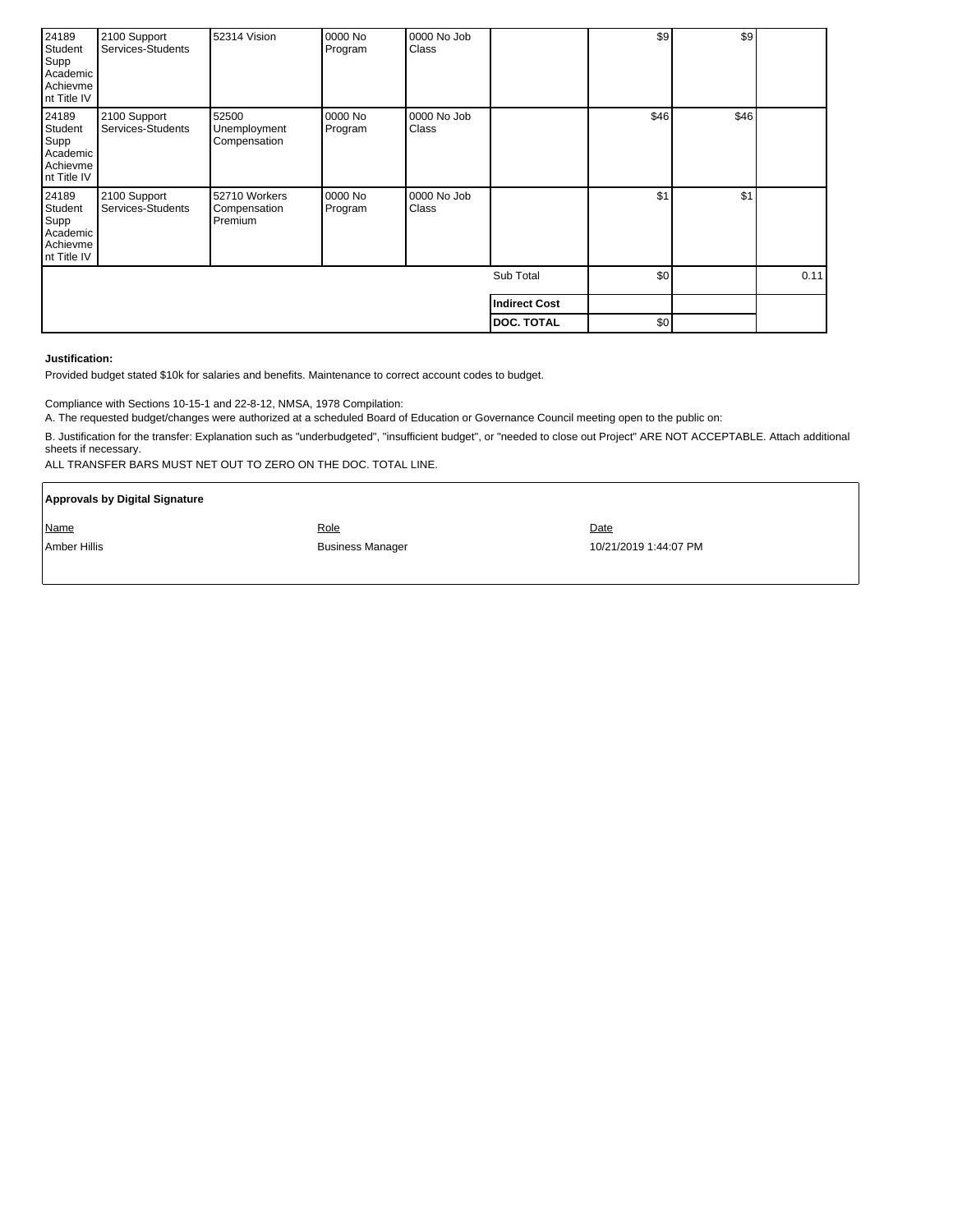# **Actuals Expenditures**

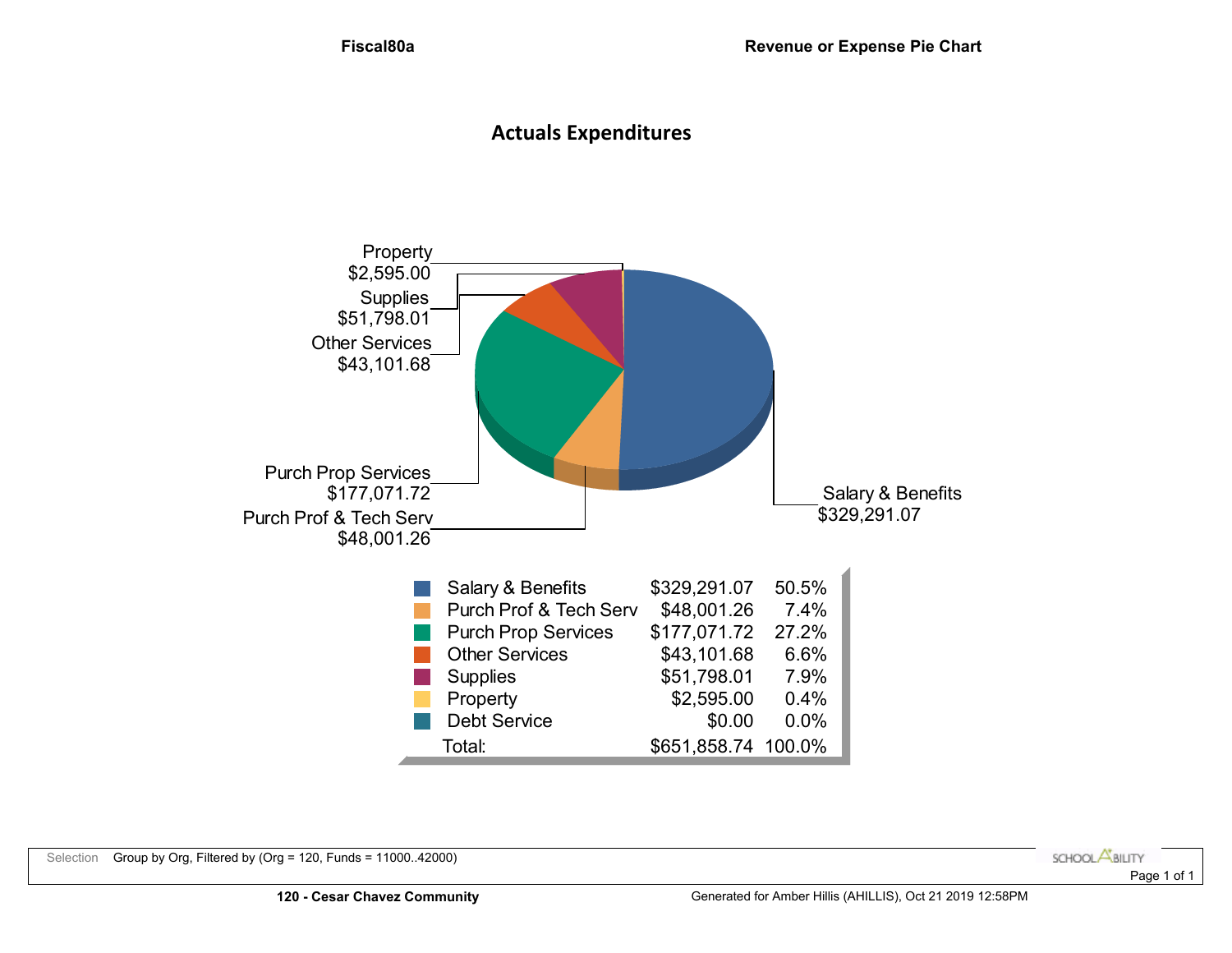# **Check Summary**

## **Checks Dated 09/01/2019 through 09/30/2019**

| <b>Check Number</b> | <b>Check Date</b> | Pay to the Order of                                                                                                                                                                    | <b>Check Amount</b>   |
|---------------------|-------------------|----------------------------------------------------------------------------------------------------------------------------------------------------------------------------------------|-----------------------|
| 11601               | 09/05/2019        | <b>ABCWUA</b>                                                                                                                                                                          | 10.59                 |
| 11602               | 09/05/2019        | <b>ACES</b>                                                                                                                                                                            | 20,320.95             |
| 11603               | 09/05/2019        | Amazon.com                                                                                                                                                                             | 1,362.68              |
| 11604               | 09/05/2019        | Arness, Tani                                                                                                                                                                           | 63.64                 |
| 11605               | 09/05/2019        | Bremmany, LLC                                                                                                                                                                          | 170.86                |
| 11606               | 09/05/2019        | <b>Charter School Nursing</b>                                                                                                                                                          | 2,265.38              |
| 11607               | 09/05/2019        | Chavez, Samantha                                                                                                                                                                       | 294.25                |
| 11608               | 09/05/2019        | EM3 Networks, LLC                                                                                                                                                                      | 143.64                |
| 11609               | 09/05/2019        | Heff Jones LLC                                                                                                                                                                         | 12.54                 |
| 11610               | 09/05/2019        | NaMa Catering                                                                                                                                                                          | 7,910.90              |
| 11611               | 09/05/2019        | Verizon Wireless                                                                                                                                                                       | 62.92                 |
| 11612               | 09/05/2019        | Waste Management of New Mexico                                                                                                                                                         | 117.66                |
| 11613               | 09/05/2019        | <b>EPARS TSA Consulting Group Inc</b>                                                                                                                                                  | 2,800.00              |
| 11614               | 09/06/2019        | NM RHC                                                                                                                                                                                 | 1,959.27              |
| 11615               | 09/06/2019        | NM Taxation/Revenue Department                                                                                                                                                         | 2,209.98              |
| 11617               | 09/10/2019        | <b>NMPSIA</b>                                                                                                                                                                          | 16,864.02             |
| 11618               | 09/12/2019        | LSG and Associates, Inc.                                                                                                                                                               | 1,560.00              |
| 11619               | 09/12/2019        | Precision Security, LLC                                                                                                                                                                | 3,372.28              |
| 11620               | 09/12/2019        | Richard M. Romero Consulting                                                                                                                                                           | 539.38                |
| 11621               | 09/12/2019        | TSA Consulting Group, Inc.                                                                                                                                                             | 50.00                 |
| 11622               | 09/12/2019        | Wells Fargo Financial                                                                                                                                                                  | 1,589.40              |
| 11624               | 09/26/2019        | 360 Business Products                                                                                                                                                                  | 212.00                |
| 11625               | 09/26/2019        | <b>ABCWUA</b>                                                                                                                                                                          | 488.52                |
| 11626               | 09/26/2019        | Albuquerque Publishing                                                                                                                                                                 | 83.19                 |
| 11627               | 09/26/2019        | Arness, Tani                                                                                                                                                                           | 300.00                |
| 11628               | 09/26/2019        | Bremmany, LLC                                                                                                                                                                          | 2,010.91              |
| 11629               | 09/26/2019        | Century Link                                                                                                                                                                           | 97.18                 |
| 11630               | 09/26/2019        | <b>Century Link</b>                                                                                                                                                                    | 85.06                 |
| 11631               | 09/26/2019        | <b>CNM Bookstore</b>                                                                                                                                                                   | 155.50                |
| 11632               | 09/26/2019        | <b>Crystal Springs Bottled Water</b>                                                                                                                                                   | 237.49                |
| 11633               | 09/26/2019        | Cuara-Martinez, Karina S                                                                                                                                                               | 29.00                 |
| 11634               | 09/26/2019        | Daniels Heating & AC, LLC                                                                                                                                                              | 206.49                |
| 11635               | 09/26/2019        | <b>Dramatic Publishing Company</b>                                                                                                                                                     | 16.53                 |
| 11636               | 09/26/2019        | Herrera Coaches, Inc.                                                                                                                                                                  | 250.00                |
| 11637               | 09/26/2019        | Joyce Kolberg                                                                                                                                                                          | 21.57                 |
| 11638               | 09/26/2019        | Kelly Services, Inc.                                                                                                                                                                   | 982.37                |
| 11639               | 09/26/2019        | Mark's Plumbing & Heating                                                                                                                                                              | 559.38                |
| 11640               | 09/26/2019        | Matthews Fox, P.C.                                                                                                                                                                     | 379.53                |
| 11641               | 09/26/2019        | New Mexico Gas Company                                                                                                                                                                 | 35.59                 |
| 11642               | 09/26/2019        | Sam's Club & Wal-mart                                                                                                                                                                  | 213.94                |
| 11643               | 09/26/2019        | <b>White Stone Communications</b>                                                                                                                                                      | 223.30                |
| 11644               | 09/26/2019        | Wilkirson, Adam                                                                                                                                                                        | 59.26                 |
| 11645               | 09/13/2019        | <b>NM Educational RetirementBoard</b>                                                                                                                                                  | 16,201.36             |
| 11646               | 09/26/2019        | ACR LLC                                                                                                                                                                                | 313.51                |
| 11647               | 09/26/2019        | Albuquerque Publishing                                                                                                                                                                 | 18.12                 |
| 11648               | 09/26/2019        | <b>CCCS Education Foundation</b>                                                                                                                                                       | 38,457.70             |
| 11649               | 09/26/2019        | Herrera Coaches, Inc.                                                                                                                                                                  | 250.00                |
| 11650               | 09/26/2019        | Kelly Services, Inc.                                                                                                                                                                   | 135.92                |
| 11651               | 09/26/2019        | LaBarge Landscape                                                                                                                                                                      | 140.24                |
|                     |                   |                                                                                                                                                                                        | SCHOOL <b>ABILITY</b> |
|                     |                   | The preceding Checks have been issued in accordance with the District's Policy and authorization<br>of the Board of Trustees. It is recommended that the preceding Checks be approved. |                       |
|                     |                   |                                                                                                                                                                                        | Page 1 of 2           |

**120 - Cesar Chavez Community** Generated for Amber Hillis (AHILLIS), Oct 21 2019 1:09PM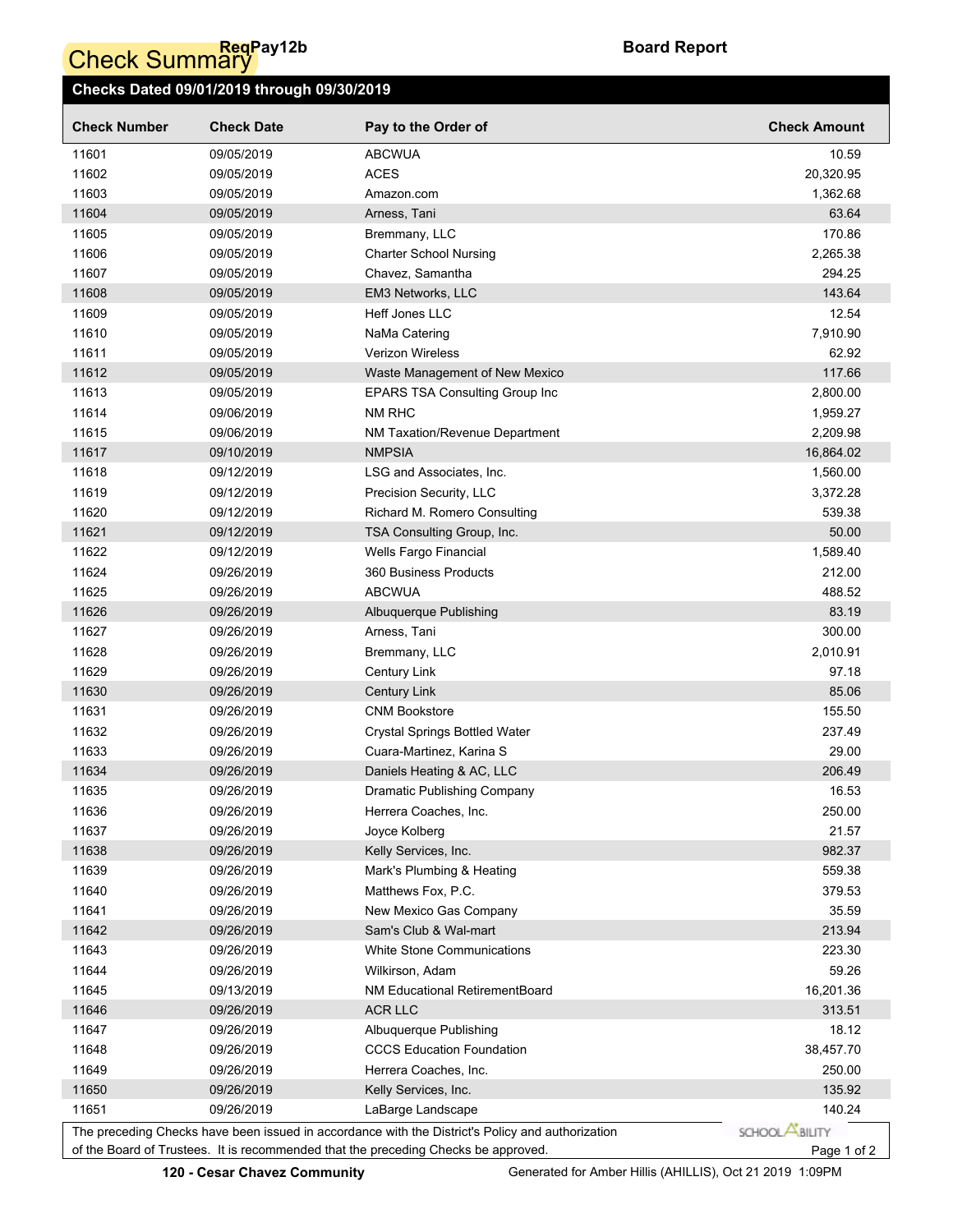The preceding Checks have been issued in accordance with the District's Policy and authorization

of the Board of Trustees. It is recommended that the preceding Checks be approved.

# **ReqPay12b Board Report**

| Checks Dated 09/01/2019 through 09/30/2019 |                               |    |                     |  |  |  |  |  |
|--------------------------------------------|-------------------------------|----|---------------------|--|--|--|--|--|
| <b>Check Date</b>                          | Pay to the Order of           |    | <b>Check Amount</b> |  |  |  |  |  |
| 09/26/2019                                 | LSG and Associates, Inc.      |    | 542.50              |  |  |  |  |  |
| 09/26/2019                                 | <b>Pitney Bowes</b>           |    | 1,155.50            |  |  |  |  |  |
| 09/26/2019                                 | <b>PNM</b>                    |    | 2,711.97            |  |  |  |  |  |
|                                            | <b>Total Number of Checks</b> | 52 | 130,253.97          |  |  |  |  |  |
|                                            |                               |    |                     |  |  |  |  |  |

### **Fund Recap**

| <b>Fund</b> | <b>Description</b>              | <b>Check Count</b> | <b>Expensed Amount</b> |
|-------------|---------------------------------|--------------------|------------------------|
| 11000       | <b>Operational Fund</b>         | 47                 | 118,637.30             |
| 14000       | Inst. Materials Fund            | 2                  | 510.70                 |
| 21000       | Food Services Fund              | $\overline{2}$     | 7,945.06               |
| 23000       | Non-Instruct Fund               | 3                  | 272.74                 |
| 24101       | Title I - IASA                  | 4                  | 428.52                 |
| 24106       | <b>IDEA-B Entitlement</b>       | 4                  | 2.227.04               |
| 24154       | Teach / Princp. Train & Recruit | 1                  | 5.88                   |
| 24189       | <b>SSAE Title IV</b>            | 4                  | 128.11                 |
| 28190       | <b>GRADS</b> - Instruction      | 3                  | 98.62                  |
|             | <b>Total Number of Checks</b>   | 52                 | 130,253.97             |
|             | Less Unpaid Tax Liability       |                    | .00                    |
|             | <b>Net (Check Amount)</b>       |                    | 130,253.97             |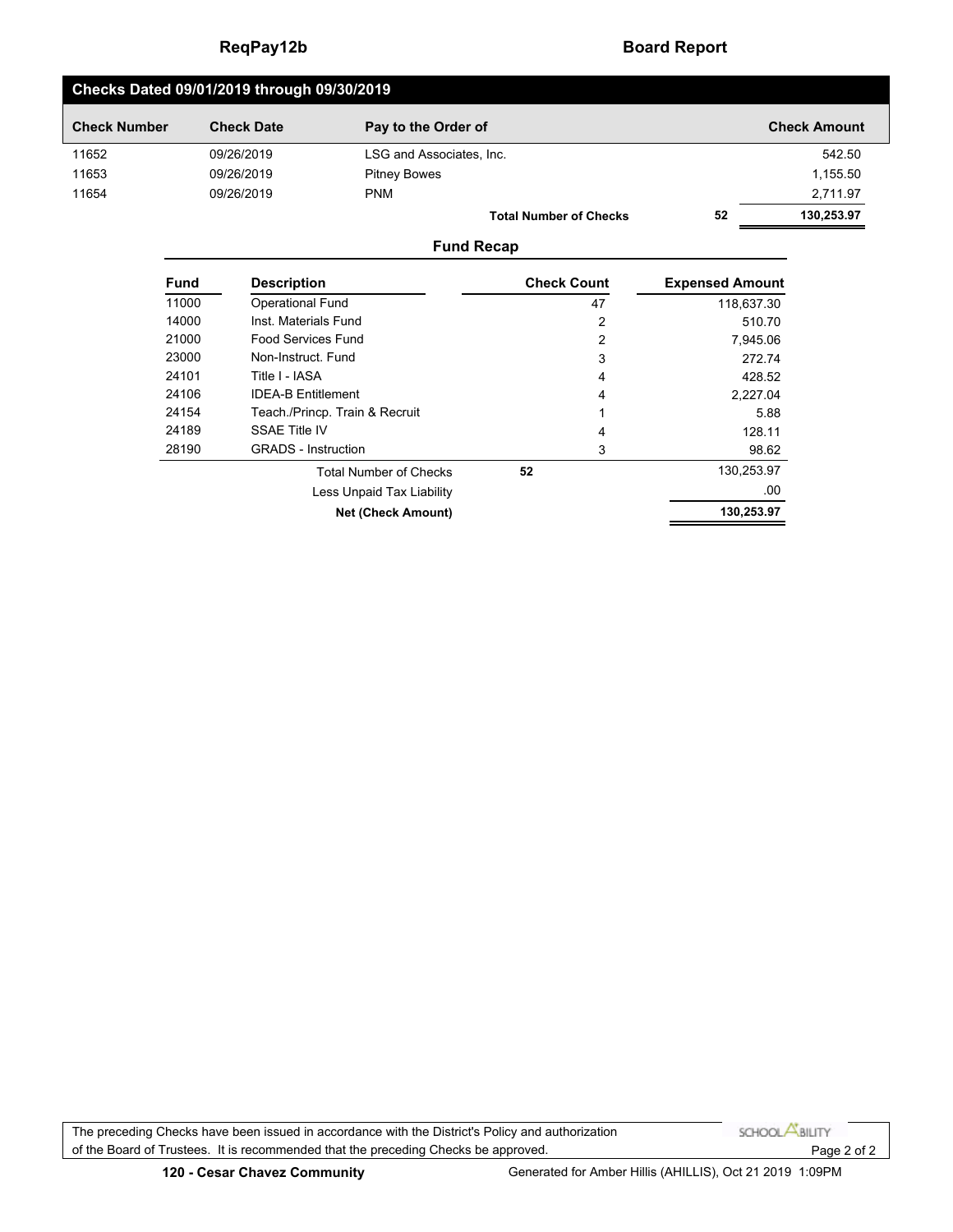# **Check Detail**

|                   |       |                                    |                                                               |           |                | <b>Bank Account 120MAIN - Wells Fargo Operating Account</b> |           |
|-------------------|-------|------------------------------------|---------------------------------------------------------------|-----------|----------------|-------------------------------------------------------------|-----------|
| <b>Payment Id</b> |       | <b>Comment</b>                     |                                                               |           |                |                                                             |           |
| Check # 11601     | 11000 | 09/05/2019                         | Check Amt                                                     | 10.59     | Status Cleared | ABCWUA (001289/1)                                           |           |
| 157084854847      |       | Utilities - Water                  |                                                               |           |                | 11000-2600-54415-0000-512001-0000-00000                     | 10.59     |
| Check # 11602     | 11000 | 09/05/2019                         | Check Amt                                                     | 20,320.95 | Status Cleared | ACES (001522/2)                                             |           |
| 4304              |       | <b>Accounting Software</b>         |                                                               |           |                | 11000-2500-56113-0000-512001-0000-00000                     | 10,787.50 |
| 4364              |       |                                    | <b>Business Manager Services &amp; Software</b>               |           |                |                                                             | 9,533.45  |
| Check # 11603     | 14000 | 09/05/2019                         | <b>Check Amt</b>                                              | 1,362.68  | Status Cleared | 11000-2500-53414-0000-512001-0000-00000                     |           |
|                   |       |                                    |                                                               |           |                | Amazon.com (001361/1)                                       |           |
| 438695377966      |       | Englsh Class Books                 |                                                               |           |                | 14000-1000-56107-1010-512001-0000-00000                     | 413.68    |
|                   |       |                                    | To reclass EX20-00148 to fund 27109.                          |           |                | 14000-1000-56107-1010-512001-0000-00000                     | 413.68-   |
|                   |       |                                    |                                                               |           | 27109-         | $-11011-$<br>$\sim$<br>$\sim$                               | 413.68-   |
|                   |       |                                    |                                                               |           |                | 27109-1000-56107-1010-512001-0000-00000                     | 413.68    |
| 446334459593      |       | Office Supplies                    |                                                               |           |                | 11000-1000-56118-1010-512001-0000-00000                     | 341.31    |
| 448566385656      |       |                                    | Classroom Supplies for the Math Class                         |           |                | 11000-1000-56118-1010-512001-0000-00000                     | 179.20    |
| 459748677663      |       |                                    | Classroom Books for Performing Arts                           |           |                | 14000-1000-56107-1010-512001-0000-00000                     | 80.49     |
|                   |       | To reclass EX20-00146 to fund      |                                                               |           |                | 14000-1000-56107-1010-512001-0000-00000                     | 80.49-    |
|                   |       |                                    |                                                               |           | 27109-         | $-11011-$<br>$\sim$                                         | 80.49-    |
|                   |       |                                    |                                                               |           |                | 27109-1000-56107-1010-512001-0000-00000                     | 80.49     |
| 463755359947      |       | <b>Warming Kitchen Supplies</b>    |                                                               |           |                | 21000-3100-56118-0000-512001-0000-00000                     | 34.16     |
| 473953854965      |       |                                    | Classroom Supplies for Science Class                          |           |                | 11000-1000-56118-1010-512001-0000-00000                     | 48.99     |
| 479494983846      |       |                                    | <b>GRADS Plus Baby and Parenting Supplies &amp; Equipment</b> |           |                | 11000-1000-56118-1010-512001-0000-00000                     | 99.92     |
| 536343464634      |       |                                    | <b>GRADS Plus Baby and Parenting Supplies &amp; Equipment</b> |           |                | 11000-1000-56118-1010-512001-0000-00000                     | 52.08     |
| 576833579389      |       | Specal Ed Office Supplies          |                                                               |           |                | 11000-2100-56118-2000-512001-0000-00000                     | 4.49      |
| 834548634774      |       | <b>Office Supplies</b>             |                                                               |           |                | 11000-1000-56118-1010-512001-0000-00000                     | 7.99      |
| 855359639896      |       | Office Supplies                    |                                                               |           |                | 11000-1000-56118-1010-512001-0000-00000                     | 8.29      |
| 863387335634      |       | Science Classroom Supplies         |                                                               |           |                | 11000-1000-56118-1010-512001-0000-00000                     | 68.50     |
| 996538696777      |       | <b>Office Supplies</b>             |                                                               |           |                | 11000-1000-56118-1010-512001-0000-00000                     | 23.58     |
| Check # 11604     | 11000 | 09/05/2019                         | Check Amt                                                     | 63.64     | Status Cleared | Arness, Tani (000696/1)                                     |           |
| 20190811          |       | Supplies for In-Service Day        |                                                               |           |                | 11000-2400-56118-0000-512001-0000-00000                     | 33.84     |
| 20190827          |       |                                    | Reimbursement for GC Refreshments                             |           |                | 23000-1000-56118-0000-512001-0000-00000                     | 29.80     |
| Check # 11605     | 11000 | 09/05/2019                         | <b>Check Amt</b>                                              | 170.86    | Status Cleared | Bremmany, LLC (001586/1)                                    |           |
| NM16063           |       | <b>Cleaning Services</b>           |                                                               |           |                | 11000-2600-56118-0000-512001-0000-00000                     | 170.86    |
| Check # 11606     | 11000 | 09/05/2019                         | <b>Check Amt</b>                                              | 2,265.38  | Status Cleared | Charter School Nursing (000847/1)                           |           |
| 2178              |       | <b>Nurse Services</b>              |                                                               |           |                | 11000-2100-53414-0000-512001-0000-00000                     | 2,265.38  |
| Check # 11607     | 11000 | 09/05/2019                         | <b>Check Amt</b>                                              | 294.25    | Status Cleared | Chavez, Samantha (010053/1)                                 |           |
| 20190826          |       | <b>STARS Conference Attendance</b> |                                                               |           |                | 11000-2400-55813-0000-512001-0000-00000                     | 294.25    |
| Check # 11608     | 11000 | 09/05/2019                         | Check Amt                                                     | 143.64    | Status Cleared | EM3 Networks, LLC (010028/1)                                |           |

Selection Sorted by Check Number, Inv #, Include Address=No, (Org = 120, Source = N, Pay To = N, Payment Method = N, Starting Check Date = 9/1/2019, Ending Check Date = 9/30/2019, Summary? = N, Sort/Group 1 = , Sort/Group 2 = ) Page 1 of 6

SCHOOL **ABILITY**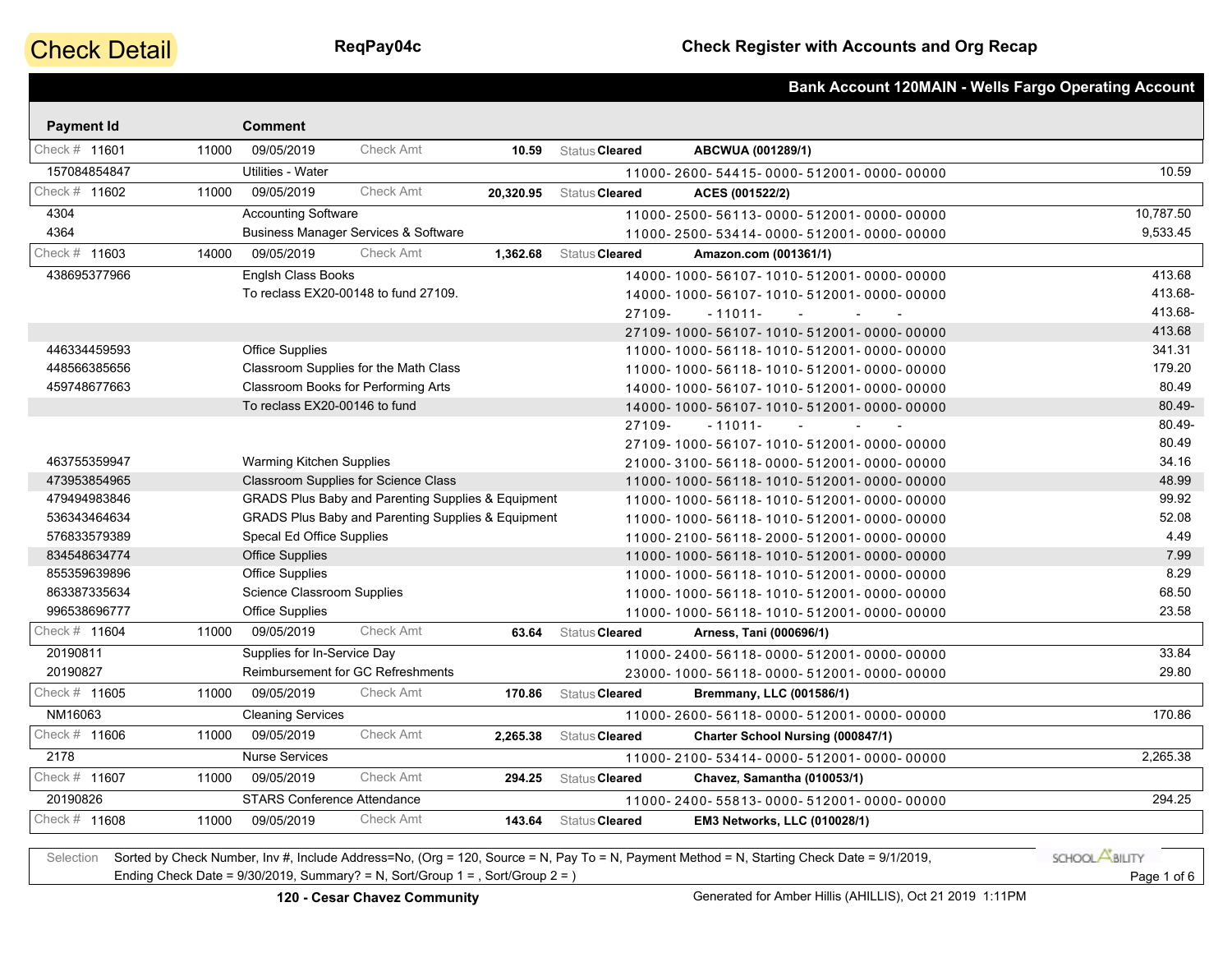|                   |       |                                     |                                                      |          |                |                                           |                          |                | <b>Bank Account 120MAIN - Wells Fargo Operating Account</b> |
|-------------------|-------|-------------------------------------|------------------------------------------------------|----------|----------------|-------------------------------------------|--------------------------|----------------|-------------------------------------------------------------|
| <b>Payment Id</b> |       | <b>Comment</b>                      |                                                      |          |                |                                           |                          |                |                                                             |
| Check # 11608     | 11000 | 09/05/2019                          | <b>Check Amt</b>                                     | 143.64   | Status Cleared | EM3 Networks, LLC (010028/1) - continued  |                          |                |                                                             |
| 5012              |       | <b>Internet Services</b>            |                                                      |          |                | 11000-2600-54416-0000-512001-0000-00000   |                          |                | 143.64                                                      |
| Check # 11609     | 11000 | 09/05/2019                          | Check Amt                                            | 12.54    | Status Cleared | Heff Jones LLC (000403/2)                 |                          |                |                                                             |
| 985366            |       | Graduation Diploma for Militia Bray |                                                      |          |                | 11000-2400-56118-0000-512001-0000-00000   |                          |                | 12.54                                                       |
| Check # 11610     | 21000 | 09/05/2019                          | Check Amt                                            | 7.910.90 | Status Cleared | NaMa Catering (001495/1)                  |                          |                |                                                             |
| 1306              |       | <b>Food Services</b>                |                                                      |          |                | 21000-3100-56116-0000-512001-0000-00000   |                          |                | 7,910.90                                                    |
| Check # 11611     | 11000 | 09/05/2019                          | <b>Check Amt</b>                                     | 62.92    | Status Cleared | Verizon Wireless (000658/1)               |                          |                |                                                             |
| 9836558982        |       | <b>Cell Phone Services</b>          |                                                      |          |                | 11000-2600-54416-0000-512001-0000-00000   |                          |                | 62.92                                                       |
| Check # 11612     | 11000 | 09/05/2019                          | <b>Check Amt</b>                                     | 117.66   | Status Cleared | Waste Management of New Mexico (001428/1) |                          |                |                                                             |
| 8663474-0573-4    |       | Waste Management                    |                                                      |          |                | 11000-2600-54415-0000-512001-0000-00000   |                          |                | 117.66                                                      |
| Check # 11613     | 11000 | 09/05/2019                          | Check Amt                                            | 2.800.00 | Status Cleared | EPARS TSA Consulting Group Inc (901000/1) |                          |                |                                                             |
| 20190809-AUG      |       |                                     | EPARS TSA Consulting Group Inc (901000/1) 08/09/2019 |          | 11000-         | $-23147-$                                 |                          |                | 1,075.00                                                    |
|                   |       | (AUG)                               |                                                      |          |                |                                           |                          |                |                                                             |
| 20190823-REG      |       | (REG)                               | EPARS TSA Consulting Group Inc (901000/1) 08/23/2019 |          | 11000-         | $-23147-$                                 |                          |                | 1,653.50                                                    |
|                   |       |                                     |                                                      |          | 28190-         | $-23147-$                                 |                          |                | 71.50                                                       |
| Check # 11614     | 11000 | 09/06/2019                          | <b>Check Amt</b>                                     | 1,959.27 | Status Cleared | NM RHC (900006/1)                         |                          |                |                                                             |
| 20190809-REG      |       |                                     | NM RHC (900006/1) 08/09/2019 (REG)                   |          | 11000-         | $-23123-$                                 | $\sim$                   |                | 413.30                                                      |
| 20190823-REG      |       |                                     | NM RHC (900006/1) 08/23/2019 (REG)                   |          | 11000-         | $-23123-$                                 |                          |                | 1,479.50                                                    |
|                   |       |                                     |                                                      |          | $24101 -$      | $-23123-$                                 |                          |                | 54.95                                                       |
|                   |       |                                     |                                                      |          | 24189-         | $-23123-$                                 | $\overline{\phantom{a}}$ | $\overline{a}$ | 8.27                                                        |
|                   |       |                                     |                                                      |          | 28190-         | $-23123-$                                 |                          |                | 3.25                                                        |
| Check # 11615     | 11000 | 09/06/2019                          | <b>Check Amt</b>                                     | 2,209.98 | Status Cleared | NM Taxation/Revenue Department (900003/1) |                          |                |                                                             |
| 20190809-AUG      |       | (AUG)                               | NM Taxation/Revenue Department (900003/1) 08/09/2019 |          | 11000-         | $-23142-$                                 |                          |                | 593.96                                                      |
|                   |       |                                     |                                                      |          | $24101 -$      | $-23142-$                                 |                          |                | 27.21                                                       |
|                   |       |                                     |                                                      |          | 24106-         | $-23142-$                                 |                          |                | 2.86                                                        |
|                   |       |                                     |                                                      |          | 24154-         | $-23142-$                                 |                          | $\blacksquare$ | 5.88                                                        |
| 20190809-REG      |       | (REG)                               | NM Taxation/Revenue Department (900003/1) 08/09/2019 |          | 11000-         | $-23142-$                                 |                          |                | 339.81                                                      |
| 20190823-REG      |       | (REG)                               | NM Taxation/Revenue Department (900003/1) 08/23/2019 |          | 11000-         | $-23142-$                                 |                          |                | 1.206.40                                                    |
|                   |       |                                     |                                                      |          | $24101 -$      | $-23142-$                                 |                          |                | 26.66                                                       |
|                   |       |                                     |                                                      |          | 24189-         | $-23142-$                                 |                          |                | 7.20                                                        |

Selection Sorted by Check Number, Inv #, Include Address=No, (Org = 120, Source = N, Pay To = N, Payment Method = N, Starting Check Date = 9/1/2019, Ending Check Date = 9/30/2019, Summary? = N, Sort/Group 1 = , Sort/Group 2 = ) Page 2 of 6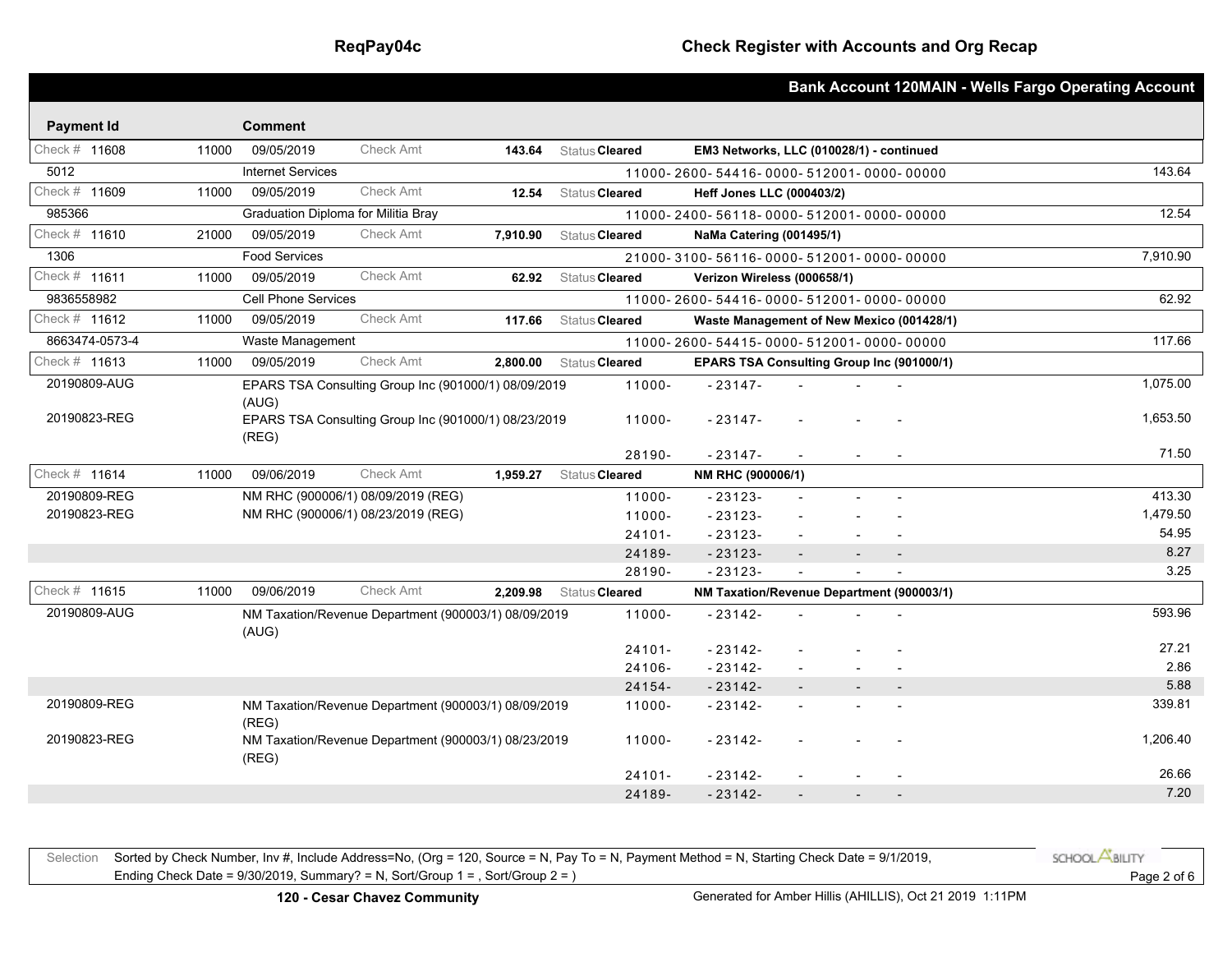|                     |       |                              |                                                    |           |                       |                                                                                                                                            | <b>Bank Account 120MAIN - Wells Fargo Operating Account</b> |
|---------------------|-------|------------------------------|----------------------------------------------------|-----------|-----------------------|--------------------------------------------------------------------------------------------------------------------------------------------|-------------------------------------------------------------|
| <b>Payment Id</b>   |       | <b>Comment</b>               |                                                    |           |                       |                                                                                                                                            |                                                             |
| * Break in sequence |       |                              |                                                    |           |                       |                                                                                                                                            |                                                             |
| Check # 11617       | 11000 | 09/10/2019                   | <b>Check Amt</b>                                   | 16,864.02 | Status Cleared        |                                                                                                                                            |                                                             |
|                     |       |                              |                                                    |           |                       | <b>NMPSIA (900001/1)</b>                                                                                                                   | 6.659.37                                                    |
| 20190809-AUG        |       |                              | NMPSIA (900001/1) 08/09/2019 (AUG)                 |           | 11000-                | $-23125-$                                                                                                                                  | 366.73                                                      |
|                     |       |                              |                                                    |           | $24101 -$<br>24106-   | $-23125-$<br>$-23125-$                                                                                                                     | 171.85                                                      |
| 20190809-REG        |       |                              | NMPSIA (900001/1) 08/09/2019 (REG)                 |           | 11000-                | $-23125-$                                                                                                                                  | 1,827.62                                                    |
| 20190823-REG        |       |                              | NMPSIA (900001/1) 08/23/2019 (REG)                 |           | 11000-                | $-23125-$                                                                                                                                  | 8,296.47                                                    |
|                     |       |                              |                                                    |           | $24101 -$             | $-23125-$                                                                                                                                  | 91.32                                                       |
|                     |       |                              |                                                    |           | 24189-                | $-23125-$                                                                                                                                  | 44.18                                                       |
| 20190831ADJ         |       | <b>NMPSIA ADJ 08/31/19</b>   |                                                    |           | $24101 -$             | $-23125-$                                                                                                                                  | 593.52-                                                     |
| Check # 11618       | 24106 | 09/12/2019                   | <b>Check Amt</b>                                   | 1,560.00  | Status Cleared        | LSG and Associates, Inc. (010013/1)                                                                                                        |                                                             |
| 3415                |       | SLP and OT Services          |                                                    |           |                       | 24106-2100-53212-2000-512001-0000-00000                                                                                                    | 1,350.00                                                    |
| 3416                |       | SLP and OT Services          |                                                    |           |                       | 11000-2100-53213-2000-512001-0000-00000                                                                                                    | 50.17                                                       |
|                     |       |                              |                                                    |           |                       | 24106-2100-53212-2000-512001-0000-00000                                                                                                    | 159.83                                                      |
| Check # 11619       | 11000 | 09/12/2019                   | <b>Check Amt</b>                                   | 3,372.28  | Status Cleared        | Precision Security, LLC (010046/1)                                                                                                         |                                                             |
| 5994                |       | <b>Security Services</b>     |                                                    |           |                       | 11000-2600-55915-0000-512001-0000-00000                                                                                                    | 3,372.28                                                    |
| Check # 11620       | 11000 | 09/12/2019                   | <b>Check Amt</b>                                   | 539.38    | Status Cleared        | Richard M. Romero Consulting (001407/1)                                                                                                    |                                                             |
| 1306                |       | 6 months - Lobbyist services |                                                    |           |                       | 11000-2300-55915-0000-512001-0000-00000                                                                                                    | 539.38                                                      |
| Check # 11621       | 11000 | 09/12/2019                   | <b>Check Amt</b>                                   | 50.00     | Status Cleared        | TSA Consulting Group, Inc. (001363/1)                                                                                                      |                                                             |
| 42102               |       |                              | Section 403B Administration Charges                |           |                       | 11000-2500-55915-0000-512001-0000-00000                                                                                                    | 50.00                                                       |
| Check # 11622       | 11000 | 09/12/2019                   | <b>Check Amt</b>                                   | 1,589.40  | Status Cleared        | Wells Fargo Financial (000647/1)                                                                                                           |                                                             |
| 5007056812          |       | Copier Lease                 |                                                    |           |                       | 11000-2500-54620-0000-512001-0000-00000                                                                                                    | 1,589.40                                                    |
| * Break in sequence |       |                              |                                                    |           |                       |                                                                                                                                            |                                                             |
| Check # 11624       | 11000 | 09/26/2019                   | <b>Check Amt</b>                                   | 212.00    | Status <b>Printed</b> | 360 Business Products (000883/1)                                                                                                           |                                                             |
| OE-47674-1          |       |                              | <b>Classroom Supplies for Senior English Class</b> |           |                       | 11000-1000-56118-1010-512001-0000-00000                                                                                                    | 212.00                                                      |
| Check # 11625       | 11000 | 09/26/2019                   | <b>Check Amt</b>                                   | 488.52    | Status <b>Printed</b> | ABCWUA (001289/1)                                                                                                                          |                                                             |
| 505525987882        |       | Utilities - Water            |                                                    |           |                       | 11000-2600-54415-0000-512001-0000-00000                                                                                                    | 18.21                                                       |
| 515118306998        |       | <b>Utilities - Water</b>     |                                                    |           |                       | 11000-2600-54415-0000-512001-0000-00000                                                                                                    | 470.31                                                      |
| Check # 11626       | 11000 | 09/26/2019                   | <b>Check Amt</b>                                   | 83.19     | Status Printed        | Albuquerque Publishing (000259/1)                                                                                                          |                                                             |
| 10001458582-0814    |       | Advertising                  |                                                    |           |                       | 11000-2500-55400-0000-512001-0000-00000                                                                                                    | 55.53                                                       |
| 10001458585-0814    |       | Advertising                  |                                                    |           |                       | 11000-2500-55400-0000-512001-0000-00000                                                                                                    | 27.66                                                       |
| Check # 11627       | 11000 | 09/26/2019                   | <b>Check Amt</b>                                   | 300.00    | Status <b>Printed</b> | Arness, Tani (000696/1)                                                                                                                    |                                                             |
| 983378              |       | Popejoy Hall Tickets         |                                                    |           |                       | 11000-1000-53711-1010-512001-0000-00000                                                                                                    | 300.00                                                      |
| Check # 11628       | 11000 | 09/26/2019                   | <b>Check Amt</b>                                   | 2,010.91  | Status <b>Printed</b> | Bremmany, LLC (001586/1)                                                                                                                   |                                                             |
| Selection           |       |                              |                                                    |           |                       | Sorted by Check Number, Inv #, Include Address=No, (Org = 120, Source = N, Pay To = N, Payment Method = N, Starting Check Date = 9/1/2019, | SCHOOL <b>ABILITY</b>                                       |

Ending Check Date = 9/30/2019, Summary? = N, Sort/Group 1 = , Sort/Group 2 = ) Page 3 of 6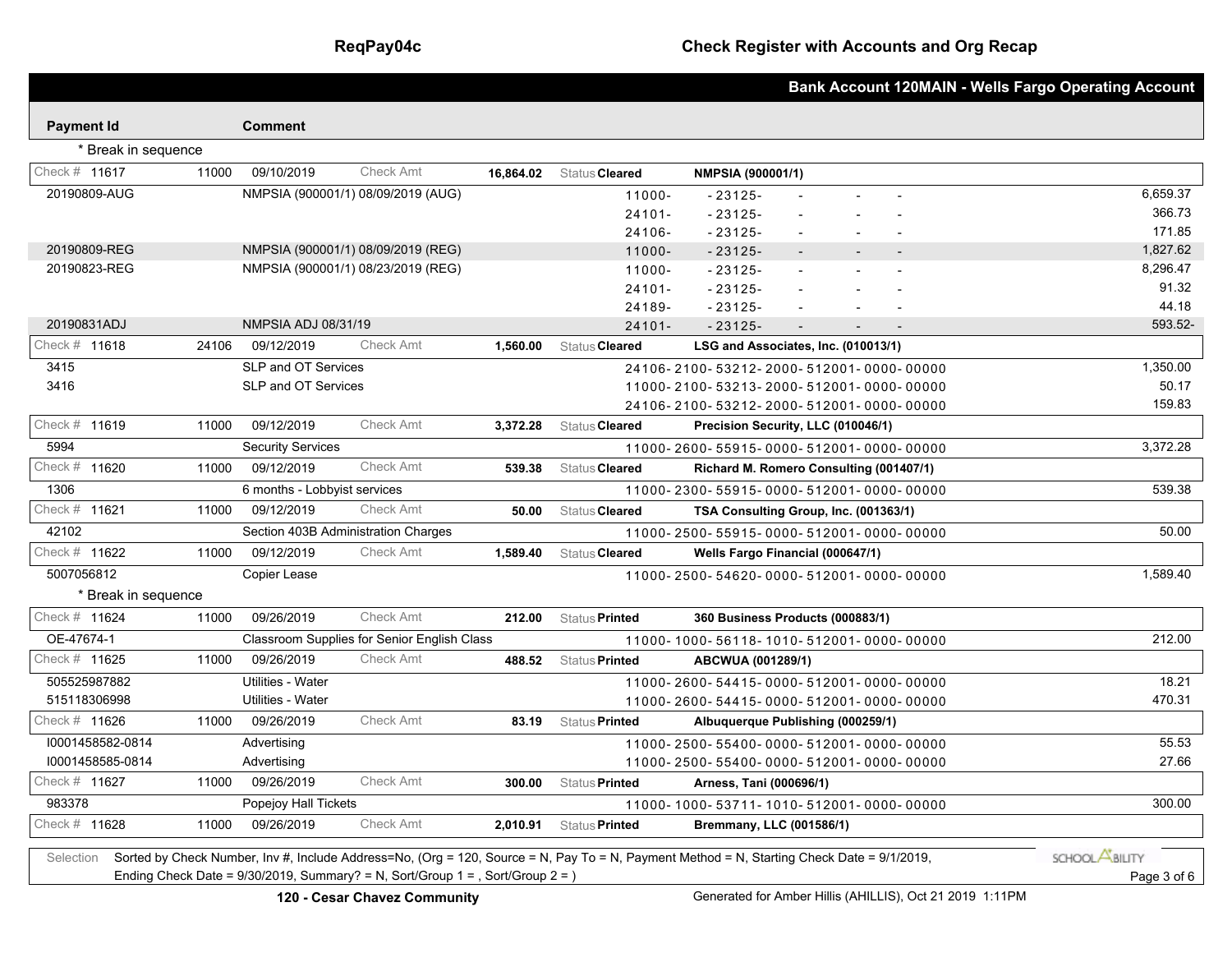|                                                                                   |             |                                      |                                                |        |                         | <b>Bank Account 120MAIN - Wells Fargo Operating Account</b>                                                                                |                       |
|-----------------------------------------------------------------------------------|-------------|--------------------------------------|------------------------------------------------|--------|-------------------------|--------------------------------------------------------------------------------------------------------------------------------------------|-----------------------|
| <b>Payment Id</b>                                                                 |             | <b>Comment</b>                       |                                                |        |                         |                                                                                                                                            |                       |
| Check # 11628                                                                     | 11000       | 09/26/2019                           | Check Amt                                      |        | 2,010.91 Status Printed | Bremmany, LLC (001586/1) - continued                                                                                                       |                       |
| NM16105                                                                           |             | <b>Cleaning Services</b>             |                                                |        |                         | 11000-2600-55915-0000-512001-0000-00000                                                                                                    | 1,751.89              |
| NM16285                                                                           |             | <b>Cleaning Services</b>             |                                                |        |                         | 11000-2600-56118-0000-512001-0000-00000                                                                                                    | 259.02                |
| Check # 11629                                                                     | 11000       | 09/26/2019                           | Check Amt                                      | 97.18  | Status Printed          | <b>Century Link (001355/1)</b>                                                                                                             |                       |
| 0147 272B - 20190901                                                              |             | phone fax services                   |                                                |        |                         | 11000-2600-54416-0000-512001-0000-00000                                                                                                    | 97.18                 |
| Check # 11630                                                                     | 11000       | 09/26/2019                           | Check Amt                                      | 85.06  | Status Printed          | <b>Century Link (001355/1)</b>                                                                                                             |                       |
| 1466 156B - 20190828                                                              |             | phone fax services                   |                                                |        |                         | 11000-2600-54416-0000-512001-0000-00000                                                                                                    | 85.06                 |
| Check # 11631                                                                     | 11000       | 09/26/2019                           | Check Amt                                      | 155.50 | Status <b>Printed</b>   | <b>CNM Bookstore (000864/2)</b>                                                                                                            |                       |
| 35320402818818                                                                    |             | Dual Credit Textbooks - K Sicardia   |                                                |        |                         | 11000-1000-56118-3000-512001-0000-00000                                                                                                    | 155.50                |
| Check # 11632                                                                     | 11000       | 09/26/2019                           | Check Amt                                      | 237.49 | Status Printed          | Crystal Springs Bottled Water (000334/1)                                                                                                   |                       |
| 311957                                                                            |             | <b>Bottled Water</b>                 |                                                |        |                         | 11000-2400-56118-0000-512001-0000-00000                                                                                                    | 10.79                 |
| 802198296                                                                         |             | <b>Bottled Water</b>                 |                                                |        |                         | 11000-2400-56118-0000-512001-0000-00000                                                                                                    | 42.39                 |
| 816194618                                                                         |             | <b>Bottled Water</b>                 |                                                |        |                         | 11000-2400-56118-0000-512001-0000-00000                                                                                                    | 63.59                 |
| 830190984                                                                         |             | <b>Bottled Water</b>                 |                                                |        |                         | 11000-2400-56118-0000-512001-0000-00000                                                                                                    | 56.53                 |
| 916197365                                                                         |             | <b>Bottled Water</b>                 |                                                |        |                         | 11000-2400-56118-0000-512001-0000-00000                                                                                                    | 64.19                 |
| Check # 11633                                                                     | 23000       | 09/26/2019                           | <b>Check Amt</b>                               | 29.00  | Status <b>Printed</b>   | Cuara-Martinez, Karina S (000936/1)                                                                                                        |                       |
| 20190912                                                                          |             | <b>Open House Decorations</b>        |                                                |        |                         | 23000-1000-56118-1010-512001-0000-00000                                                                                                    | 29.00                 |
| Check # 11634                                                                     | 11000       | 09/26/2019                           | <b>Check Amt</b>                               | 206.49 | Status <b>Printed</b>   | Daniels Heating & AC, LLC (010043/1)                                                                                                       |                       |
| 11241167                                                                          |             | <b>HVAC Repairs</b>                  |                                                |        |                         | 11000-2600-54312-0000-512001-0000-00000                                                                                                    | 206.49                |
| Check # 11635                                                                     | 14000       | 09/26/2019                           | <b>Check Amt</b>                               | 16.53  | Status Printed          | <b>Dramatic Publishing Company (010096/1)</b>                                                                                              |                       |
| 100057300                                                                         |             | <b>Script for Performing Arts</b>    |                                                |        |                         | 14000-1000-56107-1010-512001-0000-00000                                                                                                    | 16.53                 |
|                                                                                   |             | To reclass EX20-00198 to fund 27109. |                                                |        |                         | 14000-1000-56107-1010-512001-0000-00000                                                                                                    | 16.53-                |
|                                                                                   |             |                                      |                                                |        | 27109-                  | - 11011-<br>$\sim 100$<br>$\sim$                                                                                                           | 16.53-                |
|                                                                                   |             |                                      |                                                |        |                         | 27109-1000-56107-1010-512001-0000-00000                                                                                                    | 16.53                 |
| Check # 11636                                                                     | 11000       | 09/26/2019                           | <b>Check Amt</b>                               | 250.00 | Status <b>Printed</b>   | Herrera Coaches, Inc. (000406/1)                                                                                                           |                       |
| 4198                                                                              |             | Bus for State Fair 9/11/19           |                                                |        |                         | 11000-1000-55817-1010-512001-0000-00000                                                                                                    | 250.00                |
| Check # 11637                                                                     | 11000       | 09/26/2019                           | Check Amt                                      | 21.57  | Status <b>Printed</b>   | Joyce Kolberg (010049/1)                                                                                                                   |                       |
| 20190911                                                                          |             |                                      | Reimburement for Joyce Kolberg for Life Skills |        |                         | 11000-1000-56118-1010-512001-0000-00000                                                                                                    | 21.57                 |
| Check # 11638                                                                     | 11000       | 09/26/2019                           | <b>Check Amt</b>                               | 982.37 | Status Printed          | <b>Kelly Services, Inc. (010008/1)</b>                                                                                                     |                       |
| 153327                                                                            |             | Substitute Services for FY20         |                                                |        |                         | 11000-1000-55915-1010-512001-0000-00000                                                                                                    | 509.87                |
| 157005                                                                            |             | Substitute Services for FY20         |                                                |        |                         | 11000-1000-55915-1010-512001-0000-00000                                                                                                    | 472.50                |
| Check # 11639                                                                     | 11000       | 09/26/2019                           | Check Amt                                      | 559.38 | Status <b>Printed</b>   | Mark's Plumbing & Heating (001401/1)                                                                                                       |                       |
| 11009                                                                             |             | School Maintanance                   |                                                |        |                         | 11000-2600-54312-0000-512001-0000-00000                                                                                                    | 209.75                |
| 11050                                                                             |             | School Maintanance                   |                                                |        |                         | 11000-2600-54312-0000-512001-0000-00000                                                                                                    | 349.63                |
| Selection                                                                         |             |                                      |                                                |        |                         | Sorted by Check Number, Inv #, Include Address=No, (Org = 120, Source = N, Pay To = N, Payment Method = N, Starting Check Date = 9/1/2019, | SCHOOL <b>ABILITY</b> |
| Ending Check Date = $9/30/2019$ , Summary? = N, Sort/Group 1 = , Sort/Group 2 = ) | Page 4 of 6 |                                      |                                                |        |                         |                                                                                                                                            |                       |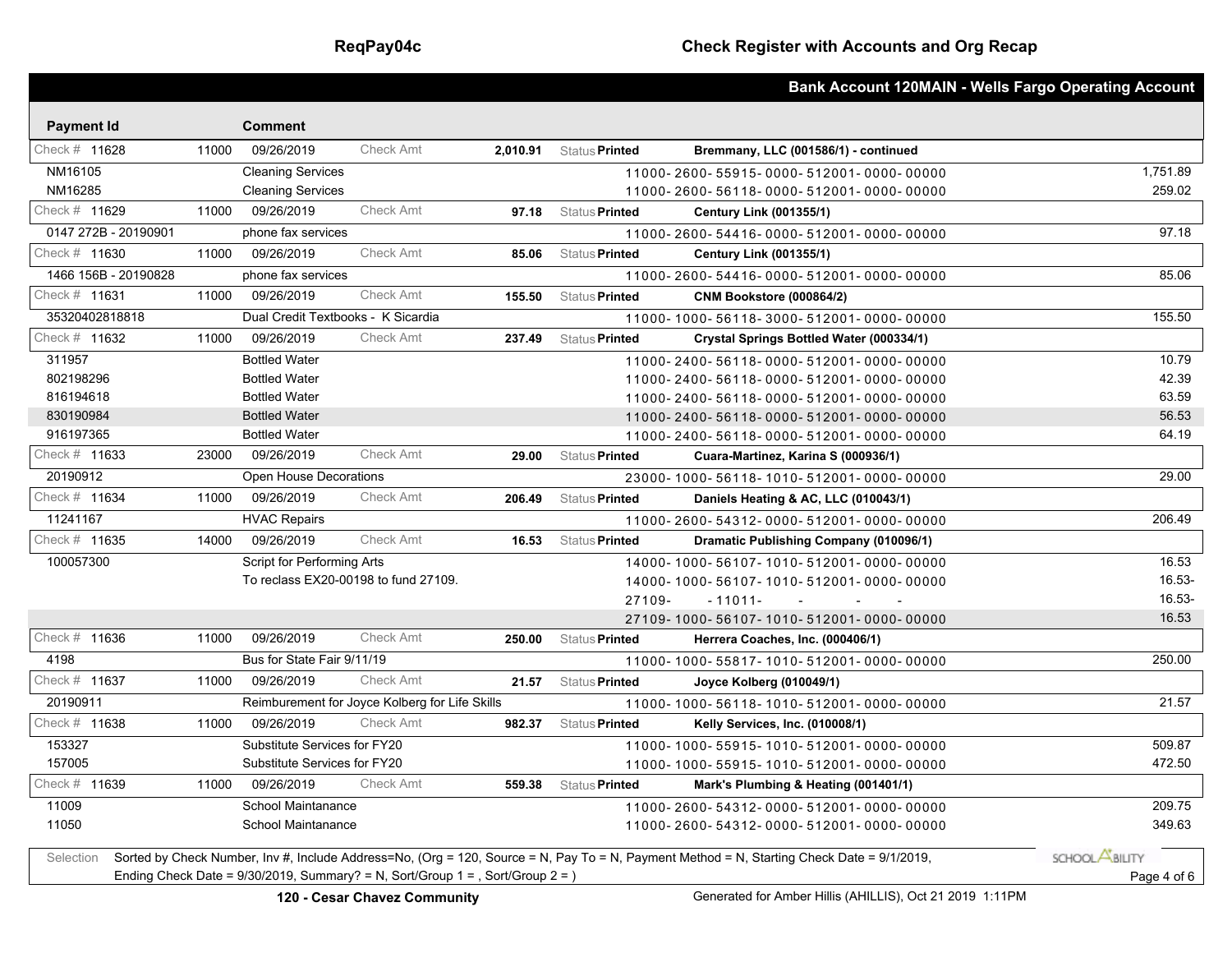|                                                                                   |             |                                     |                                                      |           |                       | <b>Bank Account 120MAIN - Wells Fargo Operating Account</b>                                                                                |                       |
|-----------------------------------------------------------------------------------|-------------|-------------------------------------|------------------------------------------------------|-----------|-----------------------|--------------------------------------------------------------------------------------------------------------------------------------------|-----------------------|
| <b>Payment Id</b>                                                                 |             | <b>Comment</b>                      |                                                      |           |                       |                                                                                                                                            |                       |
| Check # 11640                                                                     | 11000       | 09/26/2019                          | <b>Check Amt</b>                                     | 379.53    | Status <b>Printed</b> | Matthews Fox, P.C. (001194/1)                                                                                                              |                       |
| 15375                                                                             |             | <b>Attorney Fees</b>                |                                                      |           |                       | 11000-2300-53413-0000-512001-0000-00000                                                                                                    | 379.53                |
| Check # 11641                                                                     | 11000       | 09/26/2019                          | <b>Check Amt</b>                                     | 35.59     | Status Printed        | New Mexico Gas Company (001288/1)                                                                                                          |                       |
| 20190918                                                                          |             | Utilities - Gas                     |                                                      |           |                       | 11000-2600-54412-0000-512001-0000-00000                                                                                                    | 35.59                 |
| Check # 11642                                                                     | 23000       | 09/26/2019                          | <b>Check Amt</b>                                     | 213.94    | Status <b>Printed</b> | Sam's Club & Wal-mart (000935/1)                                                                                                           |                       |
| 9718047030062678                                                                  |             | Snacks for Open House               |                                                      |           |                       | 23000-1000-56118-0000-512001-0000-00000                                                                                                    | 213.94                |
| Check # 11643                                                                     | 11000       | 09/26/2019                          | <b>Check Amt</b>                                     | 223.30    | Status <b>Printed</b> | <b>White Stone Communications (010017/1)</b>                                                                                               |                       |
| 19-09-12                                                                          |             |                                     | Telephone System Service Agreement                   |           |                       | 11000-2600-55915-0000-512001-0000-00000                                                                                                    | 223.30                |
| Check # 11644                                                                     | 11000       | 09/26/2019                          | <b>Check Amt</b>                                     | 59.26     | Status Printed        | Wilkirson, Adam (001287/1)                                                                                                                 |                       |
| 91101                                                                             |             | <b>Locksmith Services</b>           |                                                      |           |                       | 11000-2600-55915-0000-512001-0000-00000                                                                                                    | 59.26                 |
| Check # 11645                                                                     | 11000       | 09/13/2019                          | <b>Check Amt</b>                                     | 16,201.36 | Status Cleared        | NM Educational RetirementBoard (900005/1)                                                                                                  |                       |
| 20190809-REG                                                                      |             | (REG)                               | NM Educational RetirementBoard (900005/1) 08/09/2019 |           | 11000-                | $-23124-$                                                                                                                                  | 3,423.39              |
| 20190823-REG                                                                      |             | (REG)                               | NM Educational RetirementBoard (900005/1) 08/23/2019 |           | 11000-                | $-23124-$                                                                                                                                  | 12,230.47             |
|                                                                                   |             |                                     |                                                      |           | $24101 -$             | $-23124-$                                                                                                                                  | 455.17                |
|                                                                                   |             |                                     |                                                      |           | 24189-                | $-23124-$                                                                                                                                  | 68.46                 |
|                                                                                   |             |                                     |                                                      |           | 28190-                | $-23124-$<br>$\mathbf{L}$<br>$\blacksquare$                                                                                                | 23.87                 |
| Check # 11646                                                                     | 11000       | 09/26/2019                          | <b>Check Amt</b>                                     | 313.51    | Status <b>Printed</b> | ACR LLC (001267/2)                                                                                                                         |                       |
| 4711                                                                              |             | <b>STARs</b>                        |                                                      |           |                       | 11000-2100-55915-0000-512001-0000-00000                                                                                                    | 313.51                |
| Check # 11647                                                                     | 11000       | 09/26/2019                          | <b>Check Amt</b>                                     | 18.12     | Status Printed        | Albuquerque Publishing (000259/1)                                                                                                          |                       |
| 10001458579-0814                                                                  |             | Advertising                         |                                                      |           |                       | 11000-2500-55400-0000-512001-0000-00000                                                                                                    | 18.12                 |
| Check # 11648                                                                     | 11000       | 09/26/2019                          | <b>Check Amt</b>                                     | 38,457.70 | Status Cleared        | <b>CCCS Education Foundation (001285/1)</b>                                                                                                |                       |
| 78                                                                                |             | <b>Monthly Rent</b>                 |                                                      |           |                       | 11000-2600-54610-0000-512001-0000-00000                                                                                                    | 38,457.70             |
| Check # 11649                                                                     | 11000       | 09/26/2019                          | <b>Check Amt</b>                                     | 250.00    | Status <b>Printed</b> | Herrera Coaches, Inc. (000406/1)                                                                                                           |                       |
| 4201                                                                              |             | Bus for State Fair 9/13/19          |                                                      |           |                       | 11000-1000-55817-1010-512001-0000-00000                                                                                                    | 250.00                |
| Check # 11650                                                                     | 11000       | 09/26/2019                          | <b>Check Amt</b>                                     | 135.92    | Status Printed        | <b>Kelly Services, Inc. (010008/1)</b>                                                                                                     |                       |
| 160419                                                                            |             | Substitute Services for FY20        |                                                      |           |                       | 11000-1000-55915-1010-512001-0000-00000                                                                                                    | 135.92                |
| Check # 11651                                                                     | 11000       | 09/26/2019                          | <b>Check Amt</b>                                     | 140.24    | Status Printed        | LaBarge Landscape (010003/1)                                                                                                               |                       |
| 39635                                                                             |             | <b>Monthly Landscaping Services</b> |                                                      |           |                       | 11000-2600-54312-0000-512001-0000-00000                                                                                                    | 140.24                |
| Check # 11652                                                                     | 24106       | 09/26/2019                          | <b>Check Amt</b>                                     | 542.50    | Status Printed        | LSG and Associates, Inc. (010013/1)                                                                                                        |                       |
| 3499                                                                              |             | SLP and OT Services                 |                                                      |           |                       | 24106-2100-53212-2000-512001-0000-00000                                                                                                    | 542.50                |
| Check # 11653                                                                     | 11000       | 09/26/2019                          | Check Amt                                            | 1,155.50  | Status <b>Printed</b> | <b>Pitney Bowes (000762/1)</b>                                                                                                             |                       |
| 20190915                                                                          |             | Postage and postal rental           |                                                      |           |                       | 11000-2500-54620-0000-512001-0000-00000                                                                                                    | 147.00                |
| Selection                                                                         |             |                                     |                                                      |           |                       | Sorted by Check Number, Inv #, Include Address=No, (Org = 120, Source = N, Pay To = N, Payment Method = N, Starting Check Date = 9/1/2019, | SCHOOL <b>ABILITY</b> |
| Ending Check Date = $9/30/2019$ , Summary? = N, Sort/Group 1 = , Sort/Group 2 = ) | Page 5 of 6 |                                     |                                                      |           |                       |                                                                                                                                            |                       |